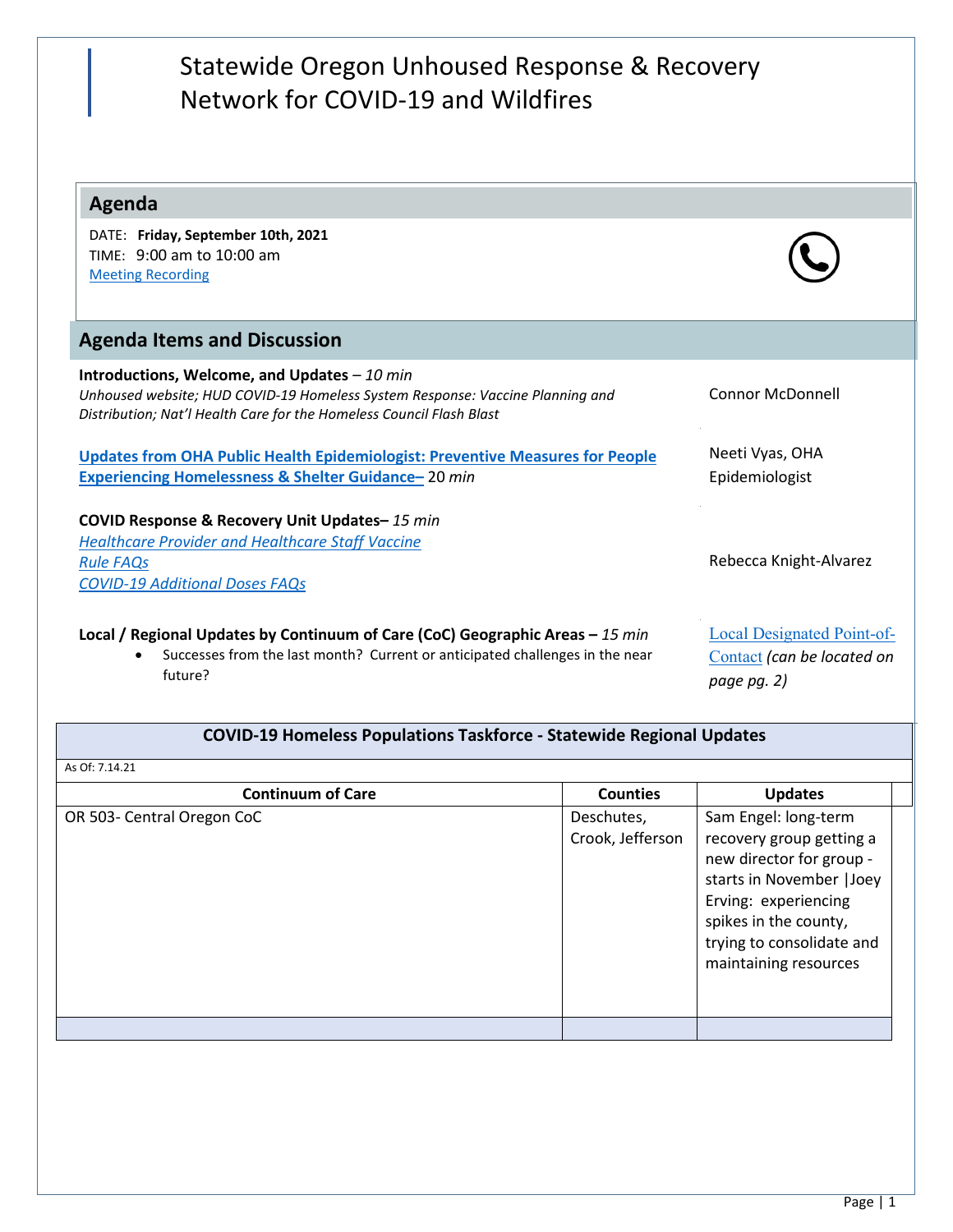| <b>OR-505 Balance of State</b> | Josephine,<br>Douglas                    | Sam Engel: part of ARPA<br>funding to help recovery<br>should be available in<br>October; looking at<br>creative ways to open<br>sheltering for unhoused |
|--------------------------------|------------------------------------------|----------------------------------------------------------------------------------------------------------------------------------------------------------|
|                                | Hood River,<br>Wasco, Sherman            | Sarah Kellams: secured a<br>new shelter - thanks to<br>ESG funding, we are<br>going to be able to have<br>24-hour shelter options                        |
|                                | Gilliam, Morrow,<br>Umatilla,<br>Wheeler | Lois Wilder-Cochran:<br>doing a vaccine event -<br>trying to deal with the<br>spike                                                                      |

## **Any additional items & adjourn:**

Next meeting will be Friday, October  $8<sup>th</sup>$  from 10:00 am – 11:00 am

- **Governor Kate Brown** proclaims today, September 7<sup>th</sup> as a day of [remembrance](https://mailchi.mp/oregon/governor-kate-brown-statement-on-one-year-anniversary-of-the-historic-labor-day-wildfires-in-oregon?e=5ac7bda21f) **on the one-year anniversary of the Labor Day Wildfires in Oregon**
- HUD's Office of Special Needs Assistance Programs (SNAPs) continues to provide *new* [COVID-19 Homeless System Response: Vaccine and Distribution](https://www.hudexchange.info/resource/6229/covid19-homeless-system-response-vaccine-planning-and-distribution/) which this week they sent out "Outdoor Vaccination Event for Unsheltered Populations" and "Vaccination in Unsheltered Settings: Event Types and Considerations." This and other information such as HUD weekly office hours and other information can be [found at their 'Disease Risks and Homelessness'](https://www.hudexchange.info/homelessness-assistance/diseases/)  [landing page here](https://www.hudexchange.info/homelessness-assistance/diseases/).
- The **National Health Care for the Homeless Council** is continuing to send out valuable information through their Council COVID-19 Flash Blast which includes *strategies for success*, *current/emerging issues*, *policy developments*, and *new resources*. You can find the [most recent issue](https://t.e2ma.net/webview/q1uhbjc/ba2e9c4bf1b095f6b2d494613b8b7c64), past issues, and also sign-up for this [e-blast here](https://nhchc.org/council-covid-19-flash-blast/).
- The HUD Region 10 Field Office which includes Oregon, Washington, Idaho, and Alaska recently had a **Rural Homelessness Convening**. You can find all of the sessions available on video which includes information on Rural Youth Homelessness in Oregon, information on Tribal HUD-VASH, Innovative Use of CARES Act resources, and other information that you can [find here](https://www.youtube.com/playlist?list=PLDYbj6cykYZ8jQu5QHJ8cIoDb9g75pZi0).
- The **National Alliance to End Homelessness** *is having their National Virtual Conference on Ending Homelessness from September 21-24* that will cover a range of topics including homelessness, housing, healthcare, and how to